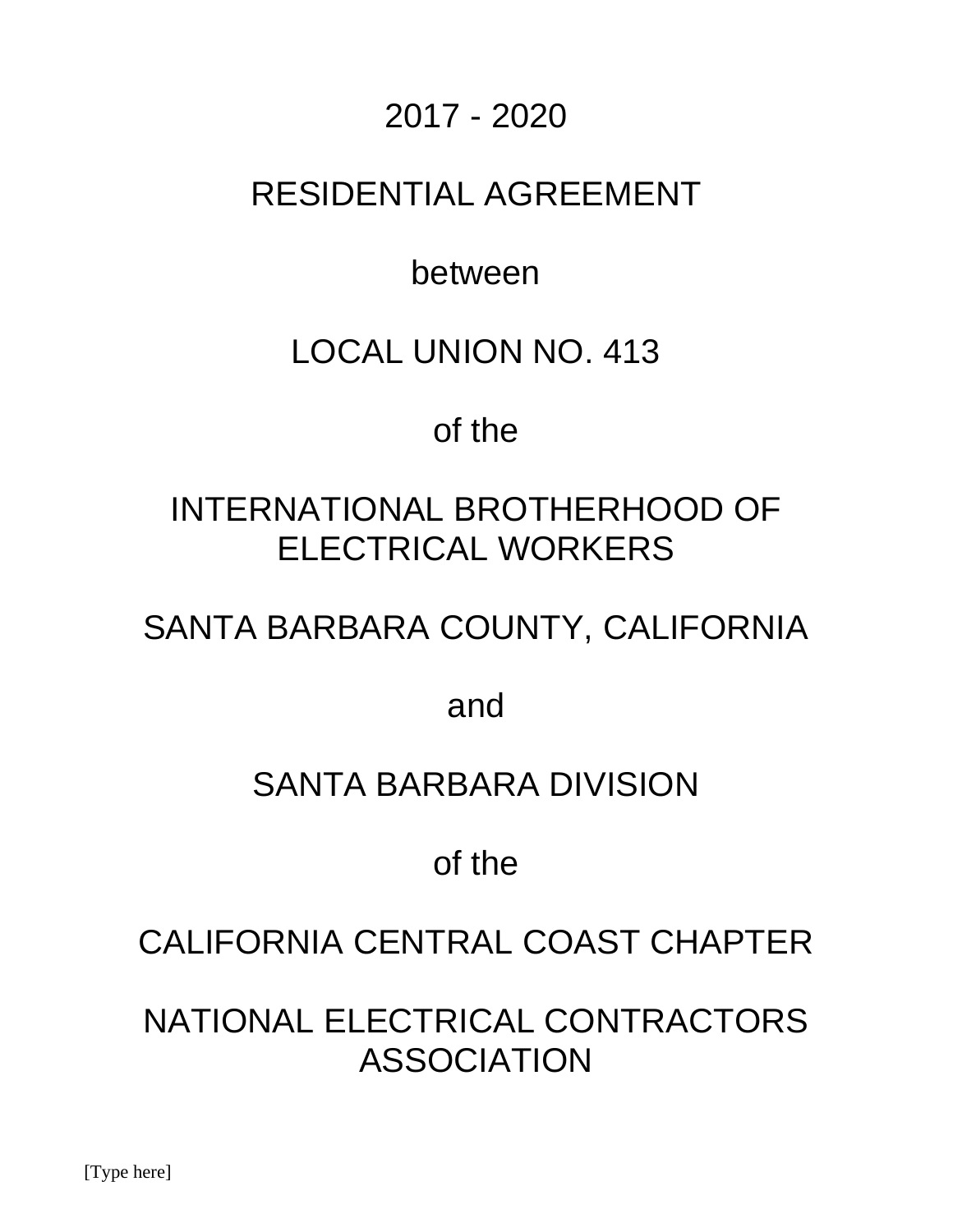| Assent Language                           |               | Pg 1            | Cat 1 |
|-------------------------------------------|---------------|-----------------|-------|
| Scope                                     |               | Pg 1            |       |
|                                           |               |                 |       |
| <b>ARTICLE I</b>                          |               |                 |       |
| CIR Language                              | Sec 1.01-1.10 | Pg <sub>2</sub> | Cat 1 |
|                                           |               |                 |       |
| <b>ARTICLE II</b>                         |               |                 |       |
| Recognition                               | Sec 2.01      | Pg <sub>3</sub> |       |
| Management Rights Clause                  | Sec 2.02      | Pg <sub>3</sub> | Cat 1 |
| Members as Contractors                    | Sec 2.03      | Pg <sub>3</sub> |       |
| <b>Union Security</b>                     | Sec 2.04      | Pg <sub>3</sub> |       |
| <b>Workers Compensation Insurance</b>     | Sec 2.05      | Pg <sub>3</sub> |       |
| <b>Favored Nations Clause</b>             | Sec 2.06      | Pg <sub>3</sub> | Cat 1 |
| Union Right to Discipline Members         | Sec 2.07      | Pg <sub>3</sub> |       |
| Subletting                                | Sec 2.08      | Pg <sub>3</sub> |       |
| <b>Steward Clause</b>                     | Sec 2.09      | Pg <sub>4</sub> |       |
| Access to Job or Shop                     | Sec 2.10      | Pg <sub>4</sub> |       |
| <b>Work Preservation Clause</b>           | Sec 2.11      | Pg 4            | Cat 2 |
| Union Recognition/Authorization           | Sec 2.12      | Pg4             |       |
| <b>Portability Clause</b>                 | Sec 2.13      | Pg <sub>4</sub> |       |
| <b>Tool List</b>                          | Sec 2.14      | Pg <sub>5</sub> |       |
|                                           |               |                 |       |
| <b>ARTICLE III</b>                        |               |                 |       |
| Hours (Workday-Workweek)                  | Sec 3.01      | Pg <sub>5</sub> | Cat 2 |
| Overtime & Holidays                       | Sec 3.02      | Pg <sub>5</sub> | Cat 2 |
| <b>Start Time</b>                         | Sec 3.03      | Pg <sub>5</sub> |       |
| Labor Day                                 | Sec 3.04      | Pg6             |       |
| <b>Classification-Wages-Fringes</b>       | Sec 3.05      | Pg <sub>6</sub> | Cat 1 |
| Pay Day                                   | Sec 3.06      | Pg 6-7          |       |
| <b>Employer Tools &amp; Equipment</b>     | Sec 3.07      | Pg 7            |       |
| Installation in a Workmanlike Manner      | Sec 3.08      | $Pg\bar{7}$     |       |
| <b>Union Dues Deduction</b>               | Sec 3.09      | $Pg\bar{7}$     | Cat 2 |
| <b>Travel Time</b>                        | Sec 3.10      | Pg 7            |       |
| Standby Time                              | Sec 3.11      | Pg 7            |       |
| Shift Work                                | Sec 3.12      | Pg 7            |       |
| Applications for Employment               | Sec 3.13      | Pg 7            |       |
| <b>Continuous Employment</b>              | Sec 3.14      | Pg 7            |       |
| Vehicles                                  | Sec 3.15      | Pg7             |       |
| <b>Paycheck Requirements</b>              | Sec 3.16      | Pg 7            |       |
| Lay-Off/Payment of Wages                  | Sec 3.17      | Pg <sub>8</sub> |       |
| <b>Voluntary COPE Deduction</b>           | Sec 3.18      | Pg 8            |       |
| Work on Energized Circuits 440v or Higher | Sec 3.19      | Pg <sub>8</sub> |       |
| <b>Powder Actuated Tools</b>              | Sec 3.20      | Pg <sub>8</sub> |       |
| <b>Employer Responsible for Safety</b>    | Sec 3.21      | Pg 8            |       |
|                                           |               |                 |       |
| <b>ARTICLE IV</b>                         |               |                 |       |
| <b>Hiring Procedure</b>                   | Sec 4.01      | Pg 8            |       |
|                                           |               |                 |       |
| <b>ARTICLE V</b>                          |               |                 |       |
| <b>Residential Apprenticeship</b>         | Sec 5.01-5.14 | Pg 8-10         | Cat 1 |
|                                           |               |                 |       |
| <b>ARTICLE VI</b>                         |               |                 |       |
| NEBF (Monthly)                            | Sec 6.01      | Pg 10           | Cat 1 |
| <b>Transmittal Due Dates/Penalty</b>      | Sec 6.02      | Pg 10           |       |
| 72 Hour Notice                            | Sec 6.03      | Pg 10           |       |
| <b>Fringe Benefit Remedies</b>            | Sec 6.04      | Pg 10           |       |
|                                           |               |                 |       |
| <b>ARTICLE VII</b>                        |               |                 |       |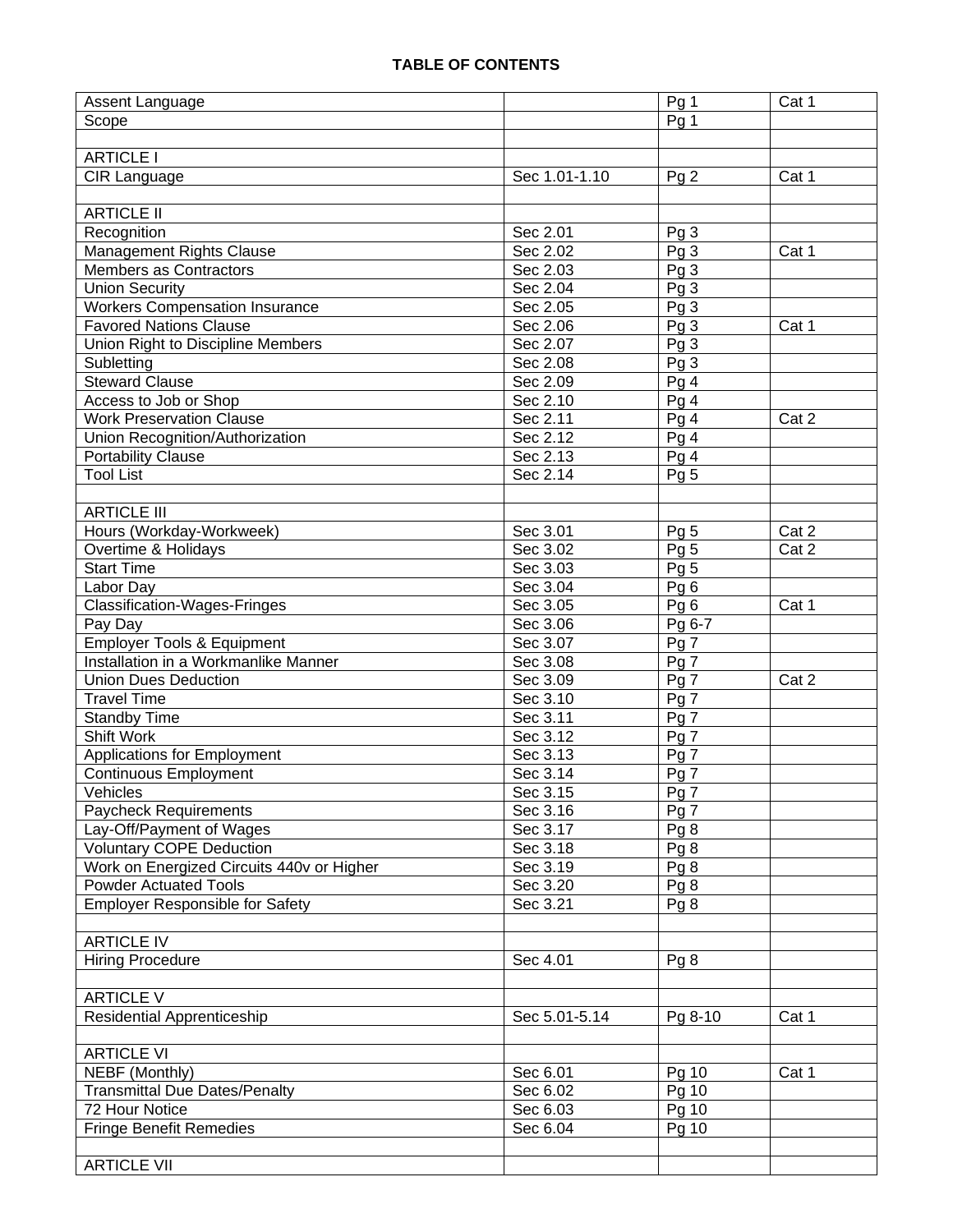| <b>Industry Fund</b>             | Sec 7.01      | Pg 11    | Cat 1 |
|----------------------------------|---------------|----------|-------|
|                                  |               |          |       |
| <b>ARTICLE VIII</b>              |               |          |       |
| Local LMCC                       | Sec 8.01-8.04 | Pg 11-12 | Cat 1 |
|                                  |               |          |       |
| <b>ARTICLE IX</b>                |               |          |       |
| <b>National LMCC</b>             | Sec 9.01-9.04 | Pg 12-13 | Cat 1 |
|                                  |               |          |       |
| <b>ARTICLE X</b>                 |               |          |       |
| <b>Administrative Maint Fund</b> | Sec 10.01     | Pg 13    |       |
|                                  |               |          |       |
| <b>ARTICLE XI</b>                |               |          |       |
| Substance Abuse                  | Sec 11.01     | Pg 13    |       |
|                                  |               |          |       |
| <b>Separability Clause</b>       |               | Pg 13    | Cat 1 |
|                                  |               |          |       |
| Gender Language                  |               | Pg 13    |       |
|                                  |               |          |       |
| Signature Page                   |               | Pg 14    |       |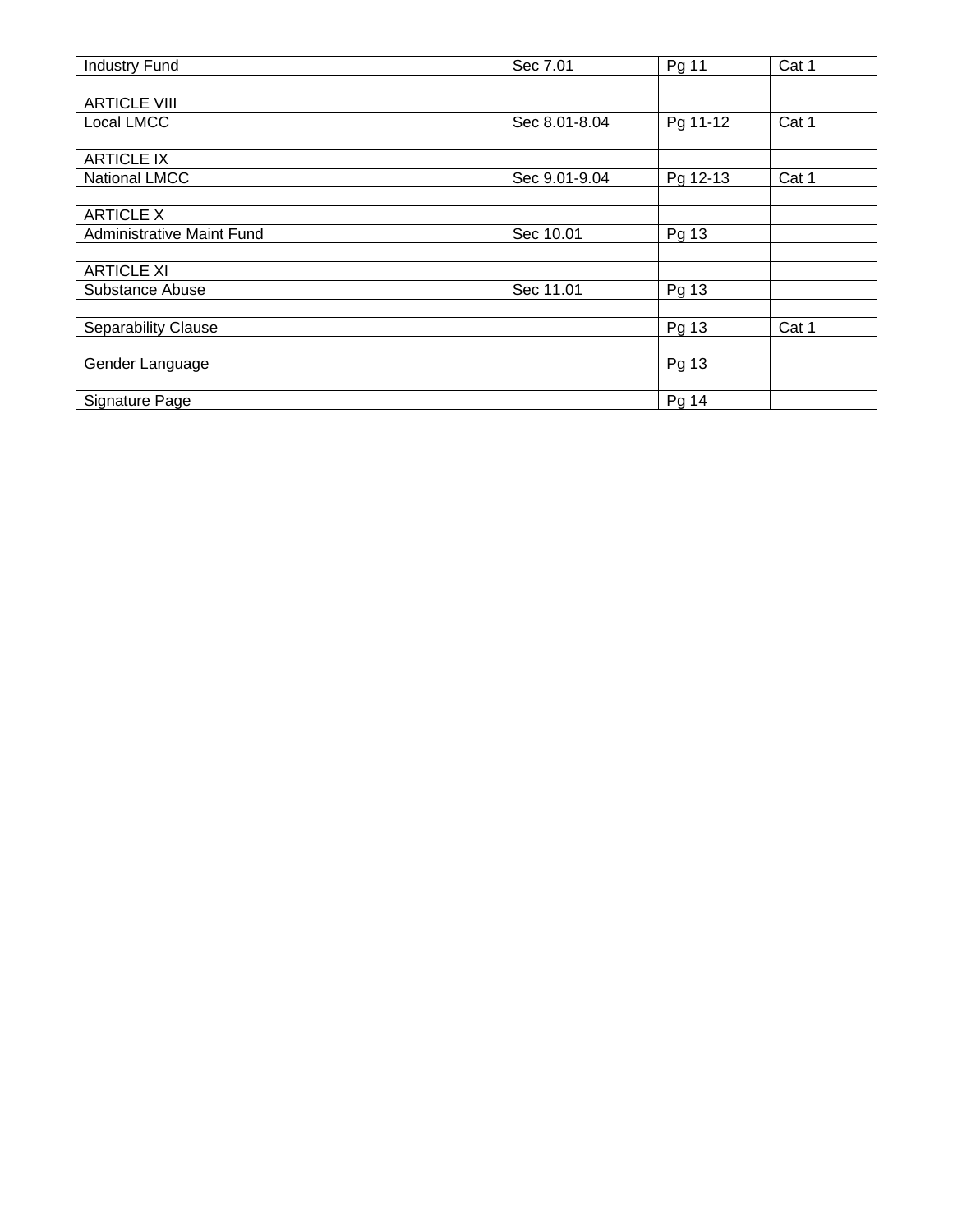## **RESIDENTIAL WIRING AGREEMENT**

Agreement by and between the Santa Barbara Division of the California Central Coast Chapter of the National Electrical Contractors Association and Local Union No. 413, IBEW.

It shall apply to all firms who sign a Letter of Assent to be bound by the terms of this Agreement. As used hereinafter in this Agreement, the term "Chapter" shall mean the California Central Coast Chapter, National Electrical Contractors Association and the term "Union" shall mean Local Union No. 413, IBEW.

The term "Employer" shall mean an individual firm who has been recognized by an assent to this Agreement.

## **TYPE OF WORK COVERED BY THIS AGREEMENT**

It is mutually agreed that the provisions of this Agreement shall apply to all projects involving the construction, alteration, or repair of single-family houses or apartment buildings of no more than four (4) stories in height.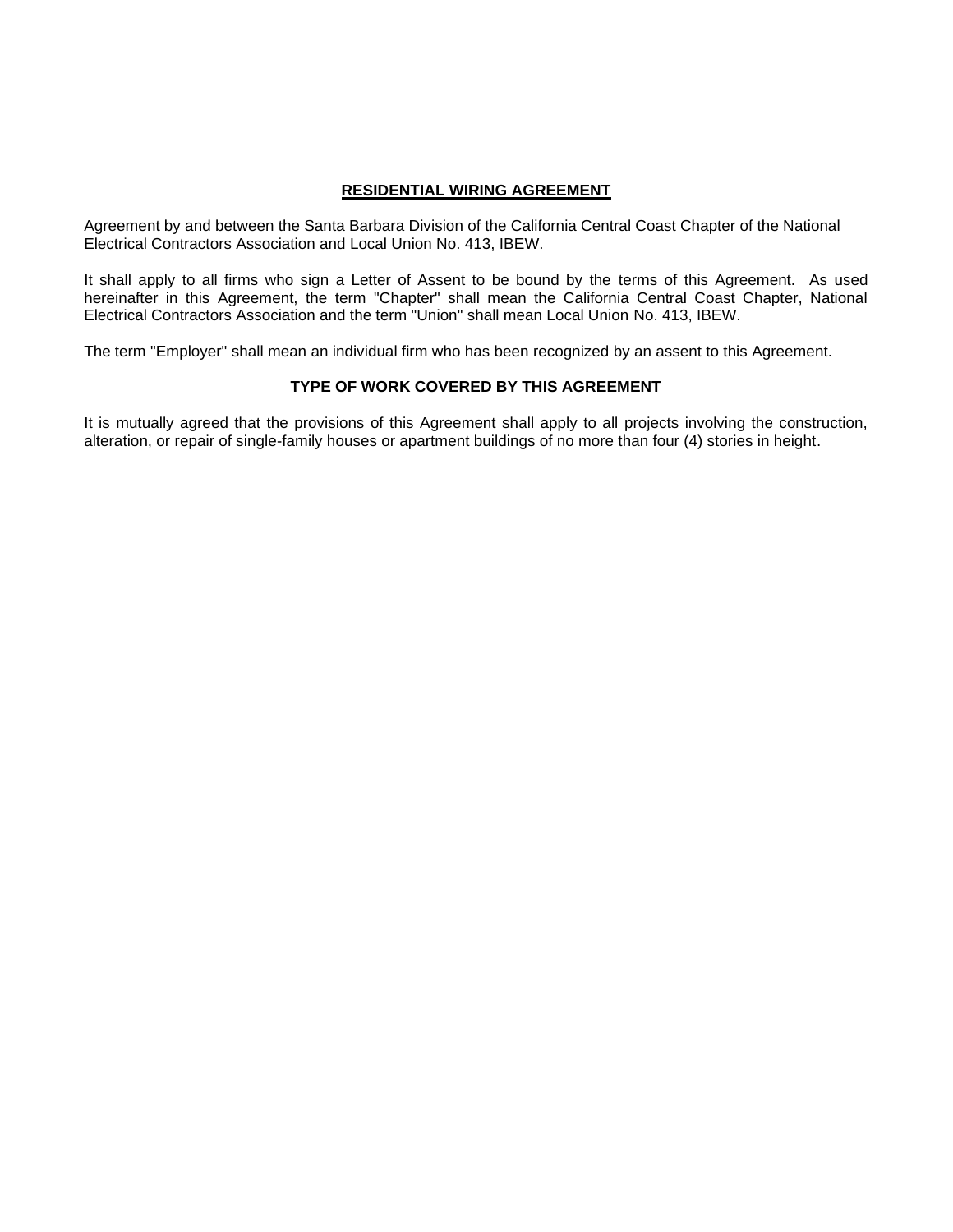## **ARTICLE I**

## **EFFECTIVE DATE-CHANGES-GRIEVANCES-DISPUTES**

Section 1.01 This Agreement shall take effect September 1, 2017, and shall remain in effect until August 31, 2020 unless otherwise specifically provided for herein. It shall continue in effect from year to year thereafter, from September 1st through August 31st of each year, unless changed or terminated in the way later provided herein.

### Section 1.02

(a) Either party or an Employer withdrawing representation from the Chapter or not represented by the Chapter, desiring to change or terminate this Agreement must provide written notification at least 90 days prior to the expiration date of the Agreement or any anniversary date occurring thereafter.

(b) Whenever notice is given for changes, the nature of the changes desired must be specified in the notice, or no later than the first negotiating meeting unless mutually agreed otherwise.

(c) The existing provisions of the Agreement, including this Article, shall remain in full force and effect until a conclusion is reached in the matter of proposed changes.

(d) Unresolved issues or disputes arising out of the failure to negotiate a renewal or modification of this Agreement that remain on the 20th of the month preceding the next regular meeting of the Council on Industrial Relations for the Electrical Contracting Industry (CIR) may be submitted jointly or unilaterally to the Council for adjudication. Such unresolved issues or disputes shall be submitted no later than the next regular meeting of the Council following the expiration date of this Agreement or any subsequent anniversary date. The Council's decisions shall be final and binding.

(e) When a case has been submitted to the Council, it shall be the responsibility of the negotiating committee to continue to meet weekly in an effort to reach a settlement on the local level prior to the meeting of the Council.

(f) Notice of a desire to terminate this Agreement shall be handled in the same manner as a proposed change.

Section 1.03 This Agreement shall be subject to change or supplement at any time by mutual consent of the parties hereto. Any such change or supplement agreed upon shall be reduced to writing, signed by the parties hereto, and submitted to the International Office of the IBEW for approval, the same as this Agreement.

Section 1.04 There shall be no stoppage of work either by strike or lockout because of any proposed changes in this Agreement or dispute over matters relating to this Agreement. All such matters must be handled as stated herein.

Section 1.05 There shall be a Labor-Management Committee of three representing the Union and three representing the Employer. It shall meet regularly at such stated times as it may decide. However, it shall also meet within 48 hours when notice is given by either party. It shall select its own Chairman and Secretary. The Local Union shall select the Union representatives and the Chapter shall select the Management representatives.

Section 1.06 All grievances or questions in dispute shall be adjusted by the duly authorized representative of each of the parties to this Agreement. In the event that these two are unable to adjust any matter within 48 hours, they shall refer the same to the Labor-Management Committee.

Section 1.07 All matters coming before the Labor-Management Committee shall be decided by a majority vote. Four members of the Committee, two from each of the parties hereto, shall be a quorum for the transaction of business, but each party shall have the right to cast the full vote of its membership and it shall be counted as though all were present and voting.

Section 1.08 Should the Labor-Management Committee fail to agree or to adjust any matter, such shall then be referred to the Council on Industrial Relations for the Electrical Contracting Industry for adjudication. The Council's decisions shall be final and binding.

Section 1.09 When any matter in dispute has been referred to conciliation or arbitration for adjustment, the provisions and conditions prevailing prior to the time such matters arose shall not be changed or abrogated until agreement has been reached or a ruling has been made.

Section 1.10 Any grievance not brought to the attention of responsible opposite parties to this Agreement in writing within thirty (30) working days of its occurrence shall be deemed to no longer exist.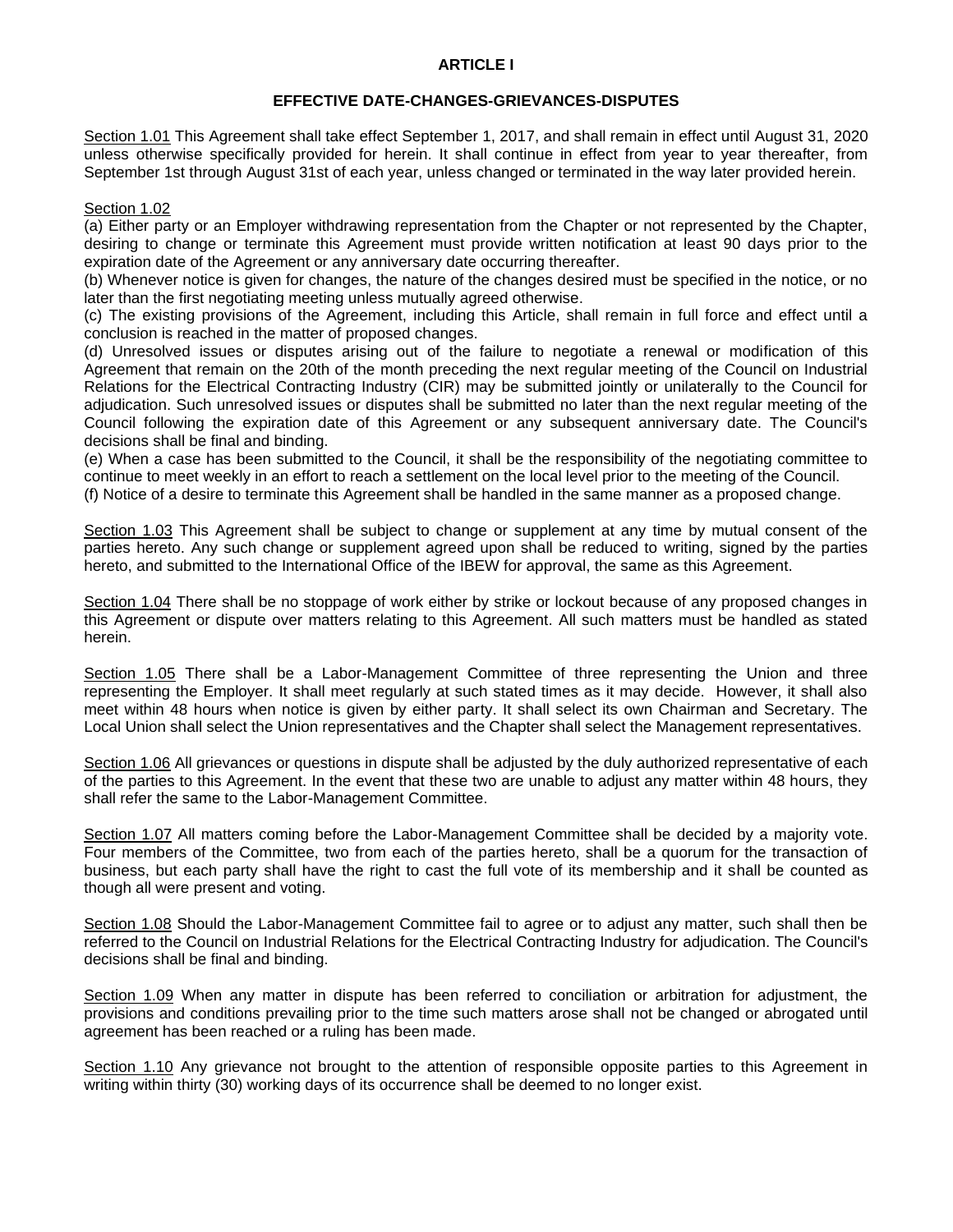### **ARTICLE II**

### **EMPLOYER RIGHTS – UNION RIGHTS**

#### Section 2.01

(a) The Employer recognizes the Union as the sole and exclusive representative of all its Employees performing work within the jurisdiction of the Union for the purpose of collective bargaining in respect to rates of pay, wages, hours of employment, and other conditions of employment.

(b) The Employer understands that the Local Union's jurisdiction - both trade and territorial - is not a subject for negotiations but rather is determined solely within the IBEW by the International President and, therefore, agrees to recognize and be bound by such determinations.

Section 2.02 The Union understands the Employer is responsible to perform the work required by the owner. The Employer shall, therefore, have no restrictions except those specifically provided for in the Collective Bargaining Agreement, in planning, directing and controlling the operation of all his work, in deciding the number and kind of Employees to properly perform the work, in hiring and laying off Employees, in transferring Employees from job to job within the Local Union's geographical jurisdiction, in determining the need and number as well as the person who will act as Foreman, in requiring all Employees to observe the Employer's and/or owner's rules and regulations not inconsistent with this Agreement, in requiring all Employees to observe all safety regulations, and in discharging Employees for proper cause.

Section 2.03 No member while he remains a member and subject to employment by Employers operating under this Agreement shall himself become a Contractor for the performance of any electrical work.

Section 2.04 All Employees shall be required to become and remain members of the Union as a condition of employment from and after the eighth day following the date of their employment or the effective date of this Agreement, whichever is later. The Employer shall notify the Union with in twenty-four (24) hours of hiring any Employee.

Section 2.05 For all Employees covered by this Agreement, the Employer shall carry Workmen's Compensation Insurance with a company authorized to do business in this State, Social Security and other such protective insurance as may be required by the laws of the State in which the work is performed. He shall also make voluntary contributions to the State Unemployment Compensation Commission regardless of the number of Employees.

Section 2.06 The Union agrees that if, during the life of this Agreement, it grants to any other Employer in the Electrical Contracting Industry on work covered by this Agreement, any better terms or conditions than those set forth in this Agreement, such better terms or conditions shall be made available to the Employer under this Agreement and the Union shall immediately notify the Employer of any such concession.

Section 2.07 The Union reserves the right to discipline its members for violation of its laws, rules, and agreements.

Section 2.08 The Local Union is a part of the International Brotherhood of Electrical Workers and any violation or annulment by an individual Employer of the approved Agreement of this or any other Local Union of the IBEW, other than violations of Paragraph 2 of this Section, will be sufficient cause for the cancellation of his Agreement by the Local Union after a finding has been made by the International President of the Union that such a violation or annulment has occurred.

The subletting, assigning, or transfer by an individual Employer of any work in connection with electrical work to any person, firm or corporation not recognizing the IBEW or one of its Local Unions as the collective bargaining representative of his Employees on any electrical work in the jurisdiction of this or any other Local Union to be performed at the site of the construction, alteration, painting or repair of a building, structure or other work, will be deemed a material breach of this Agreement.

All charges of violations of Paragraph 2 of this Section shall be considered as a dispute and shall be processed in accordance with the provision of this Agreement covering the procedure for the handling of grievances and the final and binding resolution of disputes.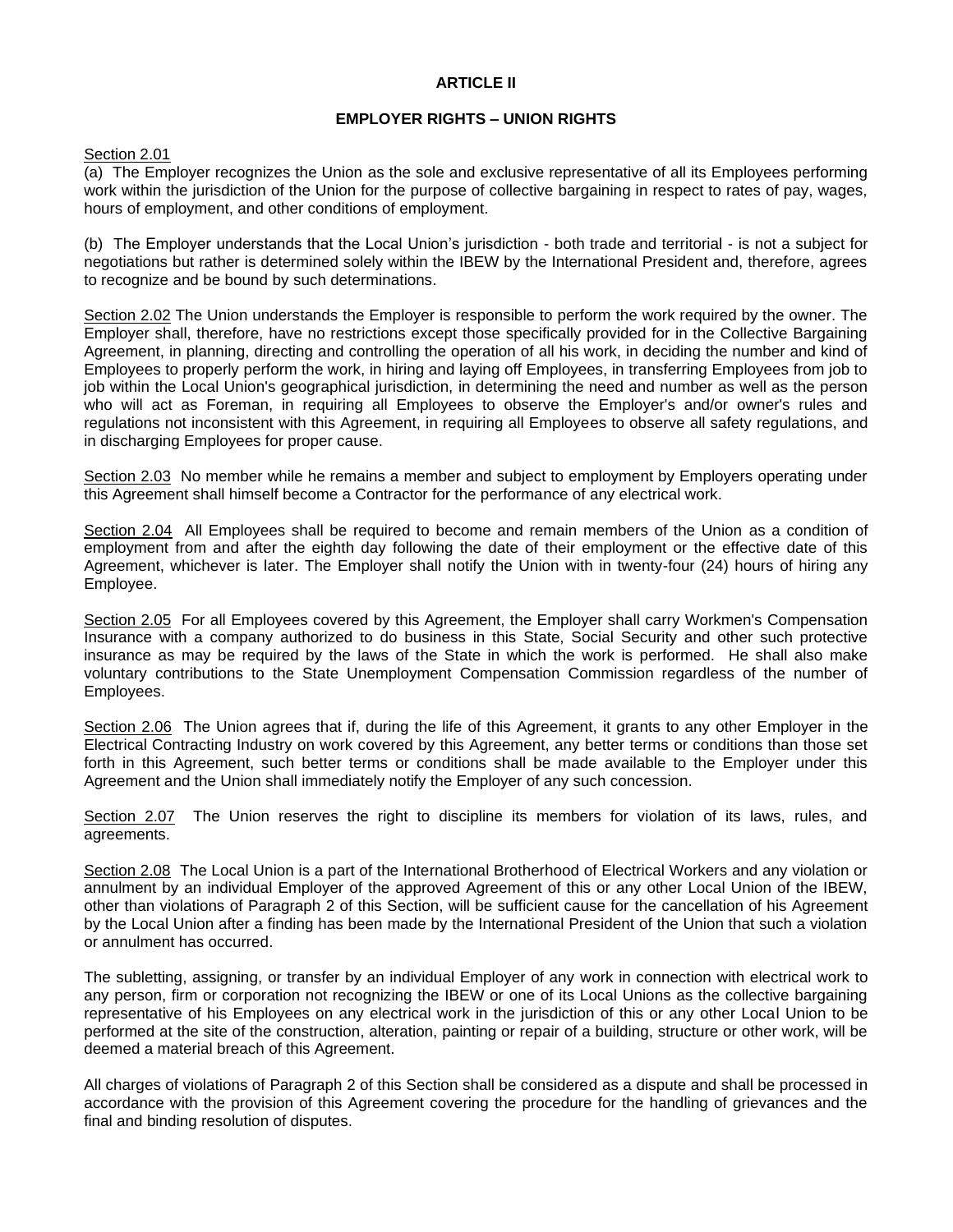Section 2.09 The Union shall have the right to appoint a Steward at any shop or any job where workmen are employed under the terms of this Agreement. Such Steward shall comply with the recognized duties of a Steward. He shall be allowed sufficient time to perform these duties during regular working hours.

Under no circumstances shall the Employer dismiss or otherwise discriminate against an Employee for making a complaint or giving evidence with respect to an alleged violation of any provision of this Agreement.

The Business Manager shall notify the Employer in writing of the appointment of a Steward.

Whenever an Employer wishes to layoff or discharge a Steward, he shall contact the Business Manager of the Local Union not less than forty-eight (48) hours previous to taking such action. However, the Steward shall not be terminated except for just cause, and in such case, shall be handled as a grievance under Article I of this Agreement.

Section 2.10 The Representative of the Union shall be allowed access to any shop or job, at any reasonable time, where workmen are employed under the terms of this Agreement.

#### Section 2.11

(a) In order to protect and preserve, for the Employees covered by this Agreement, all work heretofore performed by them, and in order to prevent any device or subterfuge to avoid the protection and preservation of such work, it is hereby agreed as follows: If and when the Employer shall perform any on-site construction work of the type covered by this Agreement, under its own name or under the name of another, as a corporation, company, partnership, or any other business entity including a joint venture, wherein the Employer, through its officers, directors, partners, or stockholders, exercises either directly or indirectly, management control or majority ownership, the terms and conditions of this Agreement shall be applicable to all such work. All charges or violations of this Section shall be considered as a dispute and shall be processed in accordance with the provisions of this Agreement covering the procedure for the handling of grievances and the final and binding resolution of disputes.

(b) As a remedy for violations of this Section, the Labor-Management Committee, the Council on Industrial Relations for the Electrical Contracting Industry, and/or an independent arbitrator, as the case may be, are empowered, in their discretion and at the request of the Union, to require an Employer to (1) pay to affected Employees covered by this Agreement, including registered applicants for employment, the equivalent of wages lost by such Employees as a result of the violations; and (2) pay into the affected joint trust funds established under this Agreement any delinquent contributions to such funds which have resulted from the violations. Provision for this remedy herein does not make such remedy the exclusive remedy available to the Union for violation of this Section nor does it make the same or other remedies unavailable to the Union for violations of other Sections or other Articles of this Agreement.

(c) If, as a result of violations of this Section, it is necessary for the Union and/or the Trustees of the joint trust funds to institute court action to enforce an award rendered in accordance with subsection (b) above, or to defend an action which seeks to vacate such award, the Employer shall pay any accountants' and attorneys' fees incurred by the Union and/or Fund Trustees, plus cost of the litigation, which have resulted from the bringing of such court action.

Section 2.12 The Employer agrees that, if it had not previously done so, it will recognize the Union as the exclusive Collective Bargaining agent for all Employees performing electrical work within the jurisdiction of the Union on all present and future job sites, if and when a majority of the Employer's Employees authorizes the Union to represent them in Collective Bargaining.

Section 2.13 An Employer signatory to a collective bargaining agreement or to a letter of assent to an agreement with another IBEW Local Union, who signs an assent to this Agreement may bring up to four bargaining unit employees employed in that Local Union's jurisdiction into this Local's jurisdiction and up to two bargaining unit employees per job from that Local's jurisdiction to this Local's jurisdiction for specialty or service and maintenance work. All charges or violations of this section shall be considered as a dispute and shall be processed in accordance with the provisions of this Agreement for the handling of grievances with the exception that any decision of a local Labor-Management Committee that may be contrary to the intent of the parties to the National Agreement on Employee Portability, upon recommendation of either or both the appropriate IBEW International Vice President or NECA Regional Executive Director is subject to review, modification, or rescission by the Council on Industrial Relations.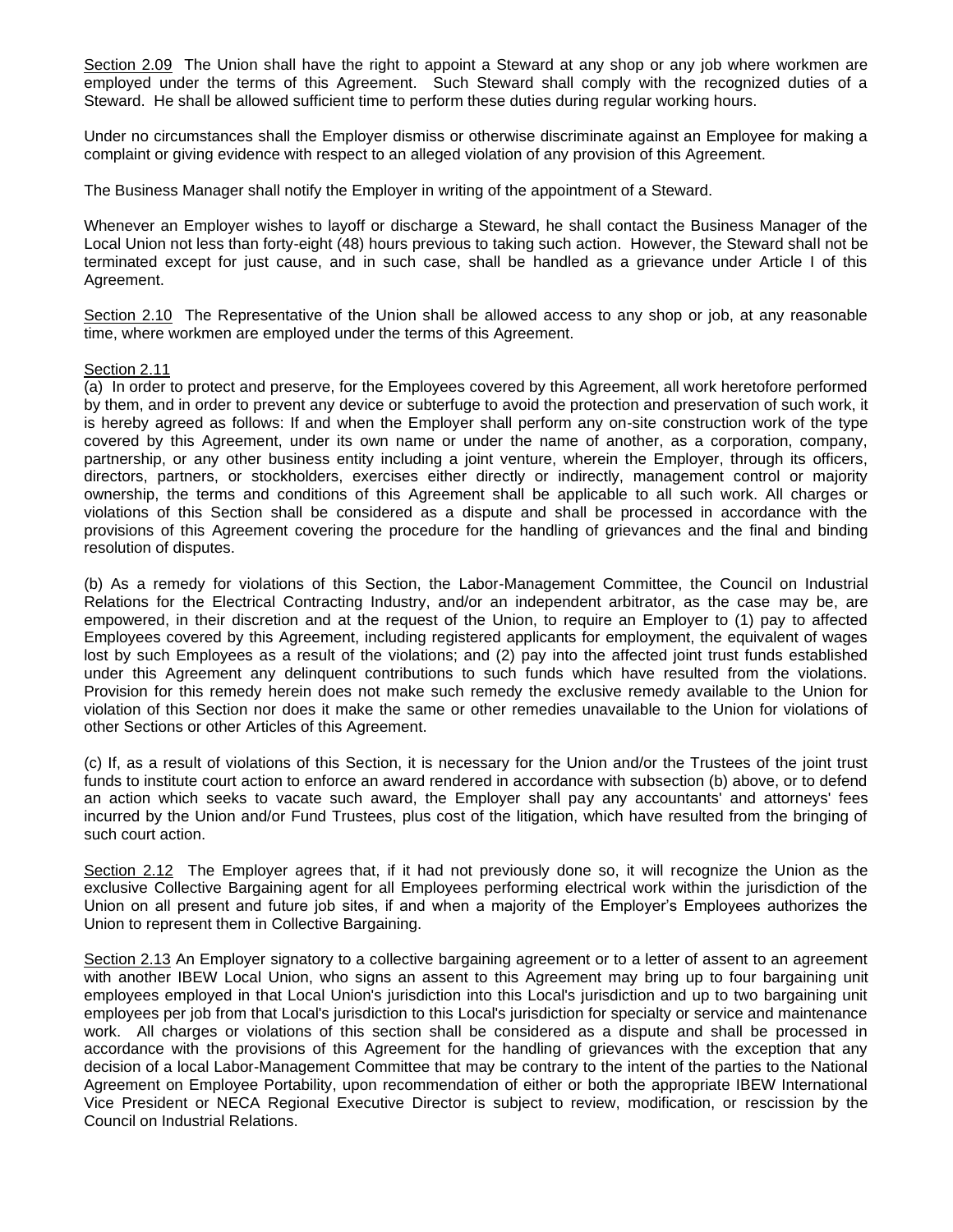Section 2.14 All workmen shall furnish themselves with the following tools, which are to be kept in excellent working condition:

| <b>Tool Box or Pouch</b>                     | <b>Hacksaw Frame</b> | Allen W  |
|----------------------------------------------|----------------------|----------|
| Knife                                        | Pliers, Channel Lock | Wood (   |
| <b>Measuring Rule</b>                        | Pliers, Crimping     | Level, s |
| Screwdriver, up to 8"                        | Pliers, Cutting      | Square   |
| Screwdriver, Phillips                        | Hammer               | Lopper   |
| Center Punch                                 | <b>Wire Stripper</b> | Plumb    |
| Pencil                                       | Flashlight           | Voltage  |
| Compass Saw (keyhole)                        | Adjustable Wrench    |          |
| Romex Ripper                                 |                      |          |
| Cordless Screwdriver, charger, and batteries |                      |          |
|                                              |                      |          |

Allen Wrenches Wood Chisel Level, small Plumb Bob Voltage Indicator

The employer shall furnish all other necessary tools or equipment. Workmen will be held responsible for the tools or equipment issued to them provided the Employer furnished the necessary lockers, tool boxes, or other safe place of storage. Tools must be taken out and put away during working hours.

The Employer shall provide hard hats. Employees will sign out hard hats from Employers; if hard hat is lost, Employee shall be responsible for replacement.

If contractor provides cordless screwdriver (including charge and batteries), Employer will sign out tools; if lost or damaged, Employee will be responsible for replacement.

## **ARTICLE III**

## **WAGES-HOURS-WORKING CONDITIONS**

Section 3.01 Eight (8) hours work between the hours of 8:00 a.m. and 4:30 p.m. with thirty (30) minutes for lunch period (between 12:00 Noon and 12:30 p.m.) shall constitute a work day.

By written mutual agreement between the Employer and the Union, the starting and quitting time may be varied by not more than two hours. There shall be a thirty minute lunch period which shall begin four hours immediately following the regular starting time. A four - ten hour work day shall be permissible when mutually agreed upon between the Employer and the Union.

Section 3.02 All work performed in excess of a regular eight (8) hour day, Monday through Friday, shall be paid at 1½ times the regular straight time rate of pay, and the first eight (8) hours on Saturday shall be paid at 1½ times the regular straight time rate of pay. All work performed in excess of ten (10) hours a day, Monday through Friday, and all work performed on Saturday in excess of eight (8) hours a day or on Sunday or on any of the following holidays – New Year's Day, President's Day, Memorial Day, Fourth of July, Labor Day, Veteran's Day, Thanksgiving Day, the Friday after Thanksgiving Day and Christmas Day, or days celebrated as such – shall be paid at double (2) times the regular straight time rate of pay, subject to the following exceptions: Holidays falling on Saturday will be observed the previous Friday in lieu thereof. Holidays falling on Sunday will be observed the following Monday in lieu thereof.

Straight time at eight (8) hours per day shall be charged for waiting for pay.

The Employer shall pay workmen 20% of the amount of any payroll check that is returned to the bank for lack of funds.

There shall be two (2) ten-minute (10) rest and nutrition breaks in each work day - one (1) in the first half of the work day and the other in the second half of the work day.

Section 3.03 When workmen are directed to report to the job, such workmen shall be on the job ready to commence work at the regular starting time. All tools and materials shall be stored or put away before quitting time.

Section 3.04 No work shall be performed on Labor Day, except in case of emergency.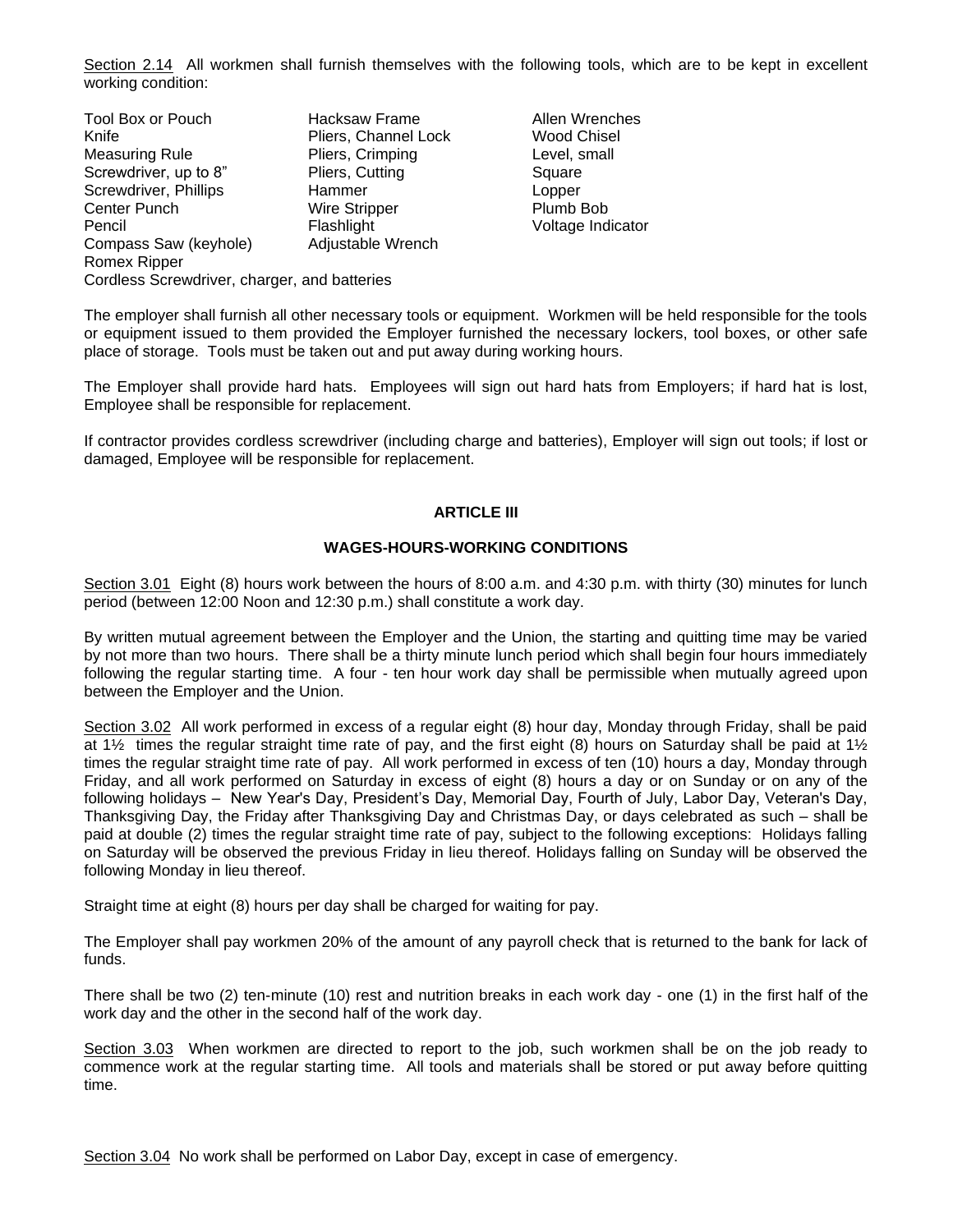Section 3.05 (a) The minimum hourly rate of wages shall be as follows:

#### **WAGE RATE see note 1**

**CURRENT WAGES:**

| RESIDENTIAL WIREMAN         | \$26.00                          |
|-----------------------------|----------------------------------|
| RESIDENTIAL WIREMAN AT VAFB | \$29.75                          |
| FOREMAN                     | 110% OF RESIDENTIAL WIREMAN RATE |
| SUB – FOREMAN               | 105% OF RESIDENTIAL WIREMAN RATE |
|                             |                                  |

#### **NOTE 1:**

#### **EFFECTIVE JANUARY 1, 2018**:

| RESIDENTIAL WIREMAN         | \$29.00 |
|-----------------------------|---------|
| RESIDENTIAL WIREMAN AT VAFB | \$32.75 |

- (a) Effective **January 1, 2019**, the hourly rate shall be increased an additional two dollars and fifty cents (\$2.50) per hour.
- (b) Effective **January 1, 2020**, the hourly rate shall be increased an additional two dollars and fifty cents (\$2.50) per hour.

#### APPRENTICE RESIDENTIAL WIREMAN – SIX (6) PERIODS

| Period     | Percent of Res                   |
|------------|----------------------------------|
|            | Wireman Rate                     |
|            |                                  |
| 1          | 55% of Residential Wireman Rate  |
| 2          | 65% of Residential Wireman Rate  |
| 3          | 70% of Residential Wireman Rate  |
| 4          | 75% of Residential Wireman Rate  |
| 5          | 80% of Residential Wireman Rate  |
| 6          | 90% of Residential Wireman Rate  |
| Completion | 100% of Residential Wireman Rate |
|            |                                  |

## **FRINGES**

(b) In addition to the above hourly rates, payments shall be made as follows:

| 1. NEBF (National Pension)                    | 3%     |
|-----------------------------------------------|--------|
| 2. NEIF (Industry Fund)                       | $1\%$  |
| 3. Apprenticeship Training                    | \$0.50 |
| 4. Dues (Employee Deduction)                  | 6.75%  |
| 5. National Labor Management Cooperation Fund | \$0.01 |
| 6. Local Labor Management Cooperation Fund    | \$0.07 |
| 7. Administrative Maintenance Fund            | 0.9%   |
| 8. *Central CA IBEW-NECA Pension DC Plan      | \$1.00 |
| 9. **401(k) (Optional)                        | \$1.00 |
|                                               |        |

\*Effective 1/1/18, the Pension contribution shall increase by \$.50 per hour. Effective 1/1/19 the Pension contribution shall increase by \$1.00 per hour. Effective 1/1/20, the Pension contribution shall increase by \$.50 per hour.

\*\* 401(k) is an optional employee deduction.

Section 3.06 Wages shall be paid weekly. Not more than four (4) days wages may be withheld. Wages shall be paid by quitting time on pay day. All Employers shall advise the Union of their pay period, beginning and ending days, and of their weekly pay day.

In the event an Employer fails (a) to pay a worker his wages, either in the form of cash, check or draft by quitting time on pay day or (b) in the event a worker does not receive his pay on the established pay day, waiting time at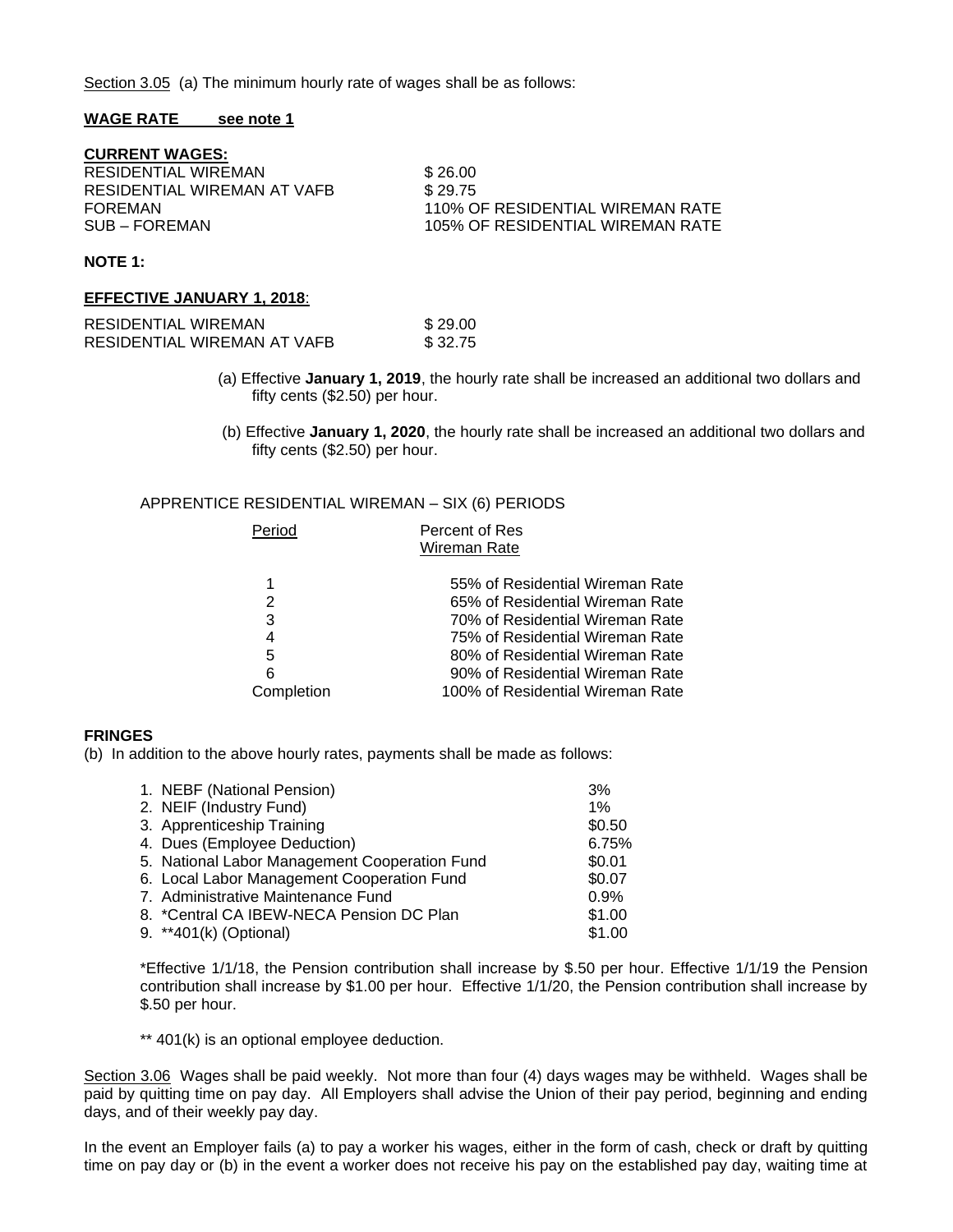the regular straight time rate of pay shall be charged until payment is made. However, waiting time shall not exceed eight (8) hours in any one twenty-four (24) hour period.

In the event unusual circumstances prevail causing payroll not to be met, the Labor-Management Committee shall rule.

Section 3.07 The Employer shall furnish all necessary tools (except pocket tools) or equipment to properly install and/or do the job. Workmen will be held responsible for the Employer's tools and equipment being stored in a safe manner provided the Employer furnishes a safe and suitable place for the storing of men's clothing and tools.

Section 3.08 Workmen shall install all electrical work in a safe and workmanlike manner and in accordance with the Employer's direction.

Section 3.09 The Employer agrees to deduct and forward to the Financial Secretary of the Local Union - upon receipt of a voluntary written authorization - the additional working dues from the pay of each IBEW member. The amount to be deducted shall be the amount specified in the approved Local Union Bylaws. Such amount shall be certified to the Employer by the Local Union upon request by the Employer.

#### Section 3.10

(a) No traveling time shall be paid before or after working hours for traveling to or from any job in the jurisdiction when workmen are ordered to report on the job.

(b) The Employer shall pay time for travel and furnish transportation from shop to job, job to job, and job to shop within the jurisdiction of the Union. On work outside the jurisdiction of the Union, the Employer shall furnish transportation, traveling time, room and board and all other necessary expenses.

Section 3.11 When men are ordered to report at a shop of a job and are not put to work they shall be paid for all time for which they are directed to remain available, but they shall receive no less than two (2) hours pay.

Section 3.12 When so elected by the contractor, multiple shifts of at least five (5) days' duration may be worked. When two (2) or three (3) shifts are worked: The first shift (day shift) shall be worked between the hours of 8:00 a.m. and 4:30 p.m.

Workmen on the "day shift" shall receive eight (8) hours' pay at the regular hourly rate for eight (8) hours' work.

The second shift (swing shift) shall be worked between the hours of 4:30 p.m. and 12:30 a.m. Workmen on the "swing shift" shall receive eight (8) hours' pay at the regular hourly rate plus 10% for seven and one-half (7  $\frac{1}{2}$ ) hours' work.

The third shift (graveyard shift) shall be worked between the hours of 12:30 a.m. and 8:00 a.m.. Workmen on the "graveyard shift" shall receive eight (8) hours' pay at the regular hourly rate plus 15% for seven (7) hours' work.

A lunch period of thirty (30) minutes shall be allowed on each shift. All overtime work required after the completion of a regular shift shall be paid at one and one-half times the "shift" hourly rate.

There shall be no pyramiding of overtime rates and double the straight rate shall be the maximum compensation for any hour worked. There shall be no requirement for a day shift when either the second or third shift is worked.

Section 3.13 All requests for applications for employment shall be a minimum of eight (8) hours.

Section 3.14 If the Employer does not provide employment for five (5) consecutive regular working days, unless on approved leave, the Employee shall be terminated.

Section 3.15 All trucks or vehicles used by the Employer to transport men and/or materials to and from a job or in the performance of work covered by this Agreement shall be kept in safe and dependable running condition. All Employer's trucks shall be readily identifiable with the Employer's name or decals painted with contrasting paint at least three (3) inches high on two (2) sides of the vehicle. All trucks or vehicles used by an Employee to transport men to and from a job shall be enclosed and have suitable seating in accordance with State law.

Section 3.16 An itemized detachable statement of all earnings and deductions shall be attached to each paycheck, or provided to the employee if they have consented to have their pay direct deposited to their account.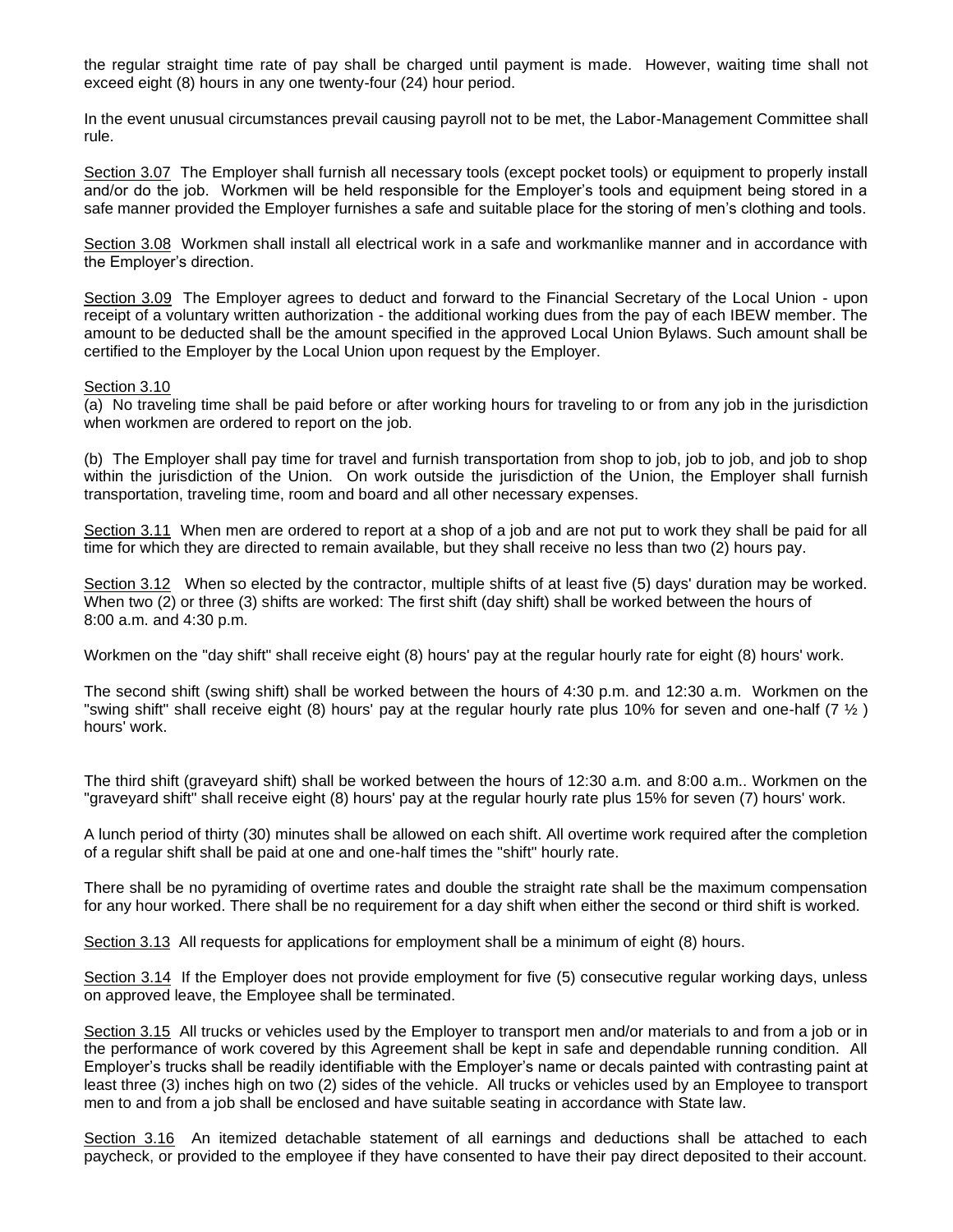Employees who adopt a direct deposit option shall not make changes more frequently than every 90 days, and shall provide a 14-day advance notice of the change to the Employer and to the Union.

Section 3.17 Any workman laid off or discharged by the Employer shall be paid for all of his wages immediately. In the event he is not paid immediately, waiting time at the regular rate shall be charged until payment is made, but in no event shall the workman be paid for more than eight (8) hours waiting time at the regular established straight time rate as set forth in Section 3.04 in any twenty-four (24) hour period or calendar day. Waiting time will not be required for errors in workman's severance pay for four (4) hours. However, such error shall be corrected before the end of the Employer's next regular working day (Monday through Friday). The Employee shall pick up the check at the Employer's office or request that it be mailed to him for the amount in error.

Section 3.18 The Employer agrees to deduct and transmit to IBEW/COPE an amount of \$0.05 from the wages of each employee who voluntarily authorizes such contributions on the forms provided for that purpose by IBEW/COPE. These transmittals shall occur monthly and shall be accompanied by a list of names of those employees for whom such deductions have been made and the amount deducted for each such employee.

Section 3.19 On all energized circuits or equipment carrying four hundred forty (440) volts or over, as a safety measure, two (2) or more Residential Wiremen must work together.

Section 3.20 No Employees shall be compelled to use a powder actuated tool. Only qualified Employees shall be permitted to use powder actuated tools.

Section 3.21 It is the Employer's exclusive responsibility to insure the safety of its Employees and their compliance with these safety rules and standards.

The Steward shall support the Employer's Safety Procedures.

## **ARTICLE IV**

#### **HIRING PROCEDURE**

Section 4.01 The individual Employer shall be free to hire is employees from any source. For the first **ninety (90)** calendar days, a new Employee shall be a probationary Employee and may be terminated by his Employer without a reason being assigned. After the probationary period, an Employee shall be discharged only for just cause or reduction of force for lack of work.

## **ARTICLE V**

#### **RESIDENTIAL TRAINEES**

Section 5.01 The local Joint Apprenticeship and Training Committee (JATC) properly established between the chapter of the National Electrical Contractors Association (NECA) and the Local Union of the International Brotherhood of Electrical Workers (IBEW) shall adopt local Residential Apprenticeship Standards in conformance with the NJATC National Guideline Standards and Policies. All such standards shall be registered with the NJATC, and thereafter submitted to the appropriate Registration Agency. The JATC shall be responsible for all training. The JATC, however, may elect to establish a subcommittee consisting of two to four members appointed by the IBEW Local Union and an equal number of members appointed by the NECA Chapter. The JATC or its properly established subcommittee shall be responsible for the conduct and operation of the Residential Apprenticeship and Training Program in accordance with the standards and policies adopted by the local JATC. The duties of a subcommittee, where one exists, shall include: interviewing, ranking and selecting applicants and the supervision of all apprentices in accordance with the registered standards and locally approved JATC policies.

Section 5.02 Where the JATC elects to establish a subcommittee, an equal number of members (two, three or four) shall be appointed, in writing, by both the NECA Chapter and the IBEW Local Union. All such appointments shall be in writing designating the beginning and termination dates for each appointment. The term of one subcommittee member from both the NECA Chapter and the IBEW Local Union shall expire each year on a fixed anniversary date. The NECA Chapter and the IBEW Local Union may elect to appoint one or more members of the JATC to serve on the subcommittee. JATC and subcommittee members serve at the will of the party they represent and may be removed by the party they represent or they may resign. All appointments made to fill unexpired terms shall likewise be in writing. The subcommittee, where one is established by the JATC, shall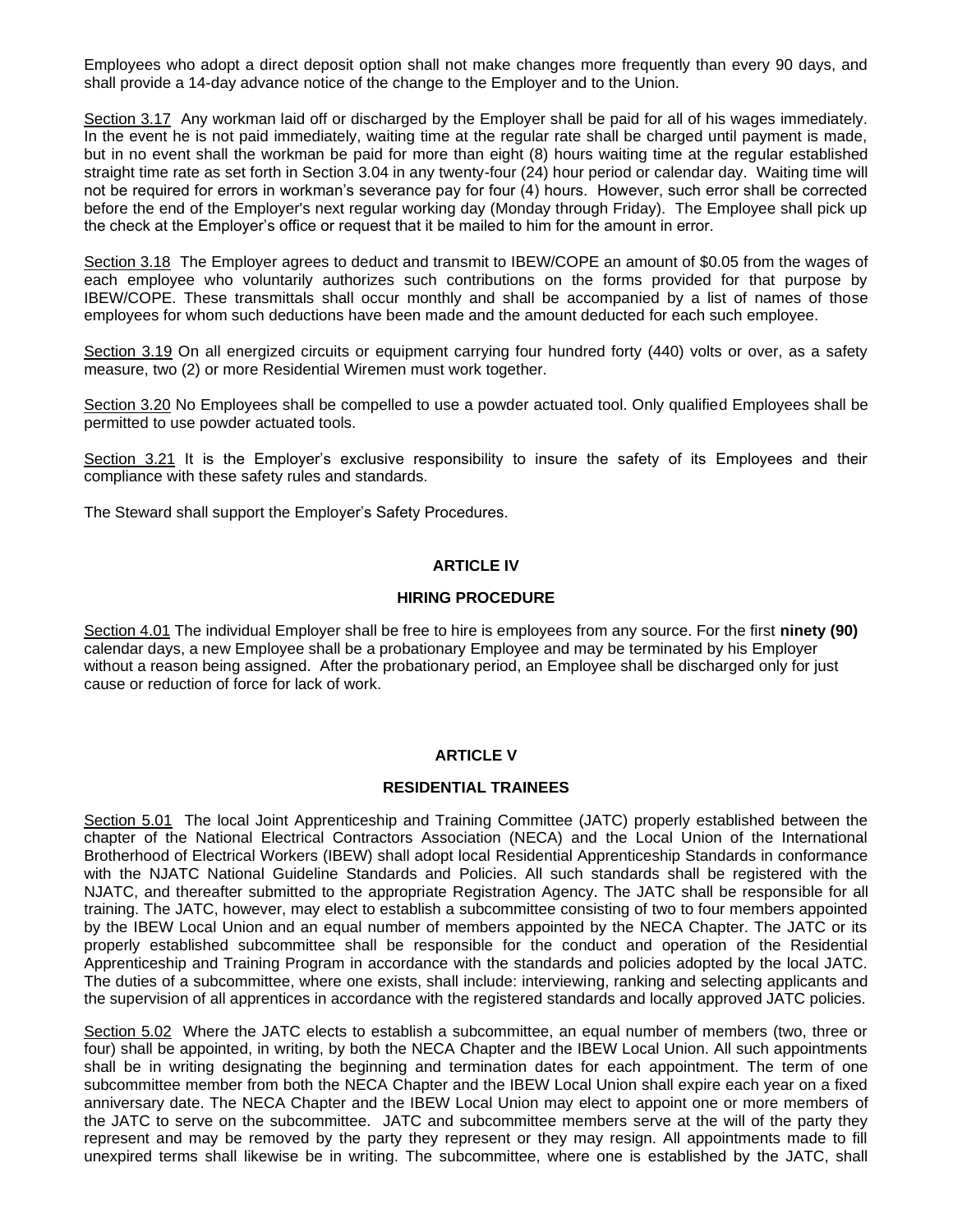select from its membership, but not both from the same party, a Chairman and a Secretary who shall retain voting privileges. The JATC, or its subcommittee, shall maintain a set of minutes for each and every meeting. Such minutes shall be maintained by the JATC and its subcommittees, where a subcommittee is properly established.

Section 5.03 Any issue concerning an apprentice or an apprenticeship matter shall be referred to the JATC for its review, evaluation and resolve. The JATC or its subcommittee, where one exists, shall enforce standards and policies established and approved by the JATC. Any appeal pertaining to any action of the subcommittee, shall be referred to the JATC for review and resolution. Any decision or ruling of the JATC shall be final and binding on the subcommittee. If the JATC cannot resolve an appeal, the matter shall be properly referred to the Residential Labor-Management Committee for resolution.

Section 5.04 Though the JATC may elect to establish subcommittees, there is to be only one JATC trust. That trust shall be responsible for all apprenticeship and training trust fund matters. Only properly appointed members of the JATC shall serve as trustees to the JATC trust.

Section 5.05 All apprentices shall enter the program through the JATC, or its subcommittee, as per the properly registered apprenticeship standards and selection procedures. No candidate shall be assigned to work as an apprentice until they have been properly selected and indentured.

Section 5.06 The JATC, or its subcommittee, shall be responsible for the assignment, or reassignment of all Residential apprentices. All such job training assignments, or reassignments, shall be made in writing and the Local Union Referral Office shall be notified, in writing, of all job training assignments.

Section 5.07 The JATC may terminate any indenture prior to the completion of apprenticeship. When an indenture is terminated, the former apprentice shall not be eligible for employment under this Agreement, in any classification, until two (2) years after they should have completed the apprenticeship program and they must demonstrate they have acquired the necessary skills and knowledge to warrant the classification of Residential Wireman. Such individual may, however, reapply for Apprenticeship through the normal application and selection process after their indenture has been terminated.

Section 5.08 Though the JATC cannot guarantee any number of apprentices, any Employer signatory to this Agreement shall be entitled to a ratio of two (2) apprentices to one Residential Wireman on any job. The JATC shall maintain an active list of qualified applicants, as per the selection procedures, in order to provide an adequate number of apprentices to meet the job site ratio. Applicants shall not be selected and indentured when indentured apprentices are available for on-the-job training assignments. If the JATC is unable to provide an eligible Employer with an apprentice within ten (10) working days, the JATC shall select and indenture the next available applicant from the active list of ranked applicants.

Section 5.09 Each apprentice shall be required to satisfactorily complete the three (3) year course of study provided by the NJATC as a minimum requirement for completion of their related classroom training. The JATC may also elect to require additional training options that are provided for the National Guideline Standards. The total term of apprenticeship shall not require more than three (3) years of related training.

Section 5.10 The apprentice is required to satisfactorily complete the minimum number of on-the-job training hours specified and properly registered in the Residential Apprenticeship and Training Standards. As a condition for completion of apprenticeship, the apprentice may also be required to obtain a license and/or other certification(s) required to work as a Residential Wireman.

Section 5.11 The apprentice is to be under the supervision of a Residential Wireman, or a qualified supervisor. Supervision will not be of a nature that prevents the development of responsibility and initiative. The apprentice shall be permitted to perform any and all job tasks in order to properly develop trade skills and become proficient in the work processes associated with the trade. A Residential Wireman is not required to constantly watch or observe the work of the apprentice. The apprentice is not prohibited from working alone when the Residential Wireman or Supervisor is required to leave or is absent from the job, respecting any wage and hour regulations that may exist.

Section 5.12 The Employer shall contribute to the local Health and Welfare Plans *(not currently funded)* and to the National Electrical Benefit Fund (NEBF) on behalf of all apprentices. Contributions to other benefit plans may be addressed in other sections of this Agreement.

Section 5.13 Upon satisfactory completion of Apprenticeship, the JATC shall provide the apprentice with a diploma from the NJATC. The JATC shall encourage the apprentice to seek college credit through the NJATC.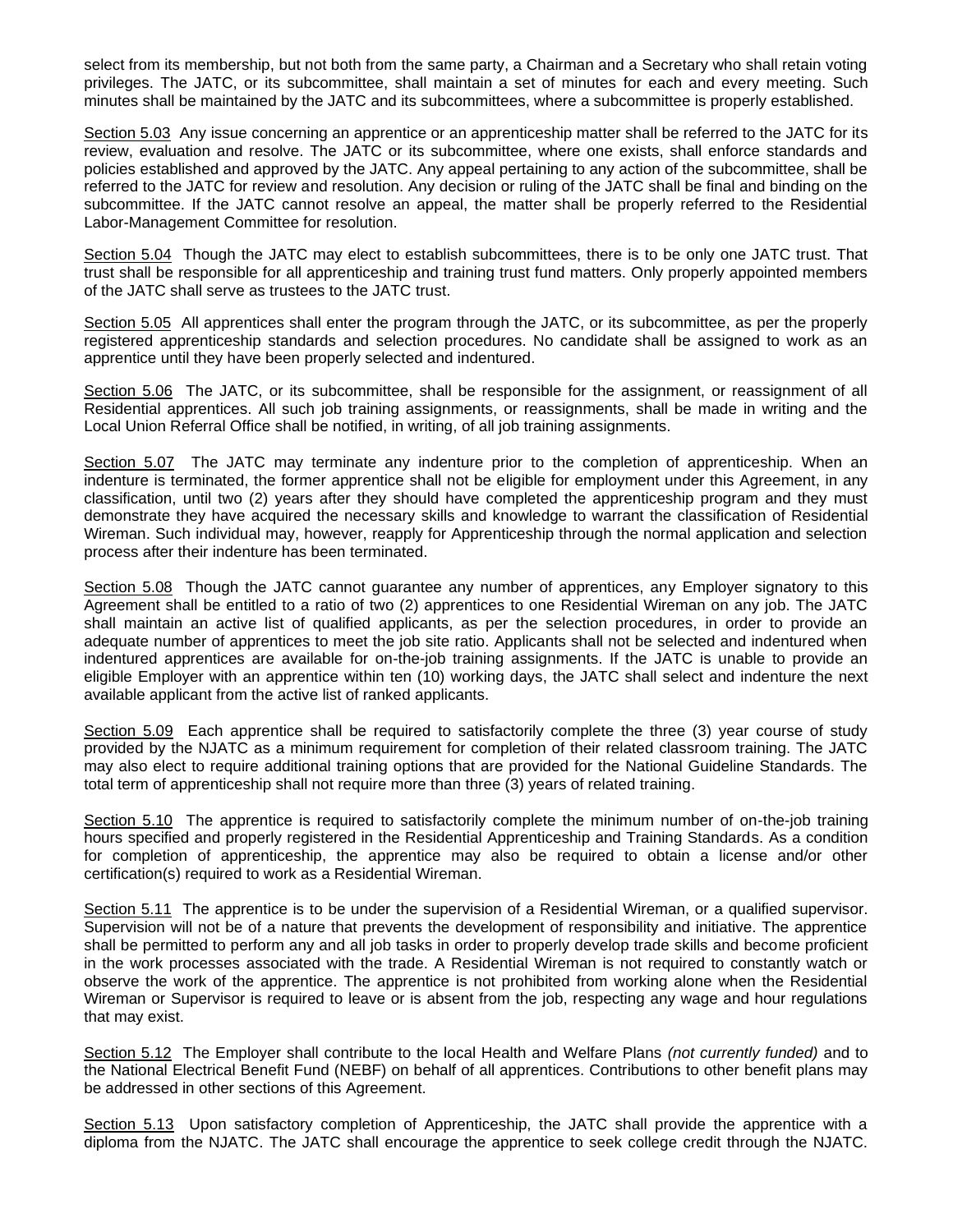The JATC may also require the apprentice to acquire any appropriate license required for Residential Wiremen to work in the jurisdiction covered by this Agreement.

Section 5.14 All Employers, subject to the terms of this Agreement, shall contribute the amount of funds specified by the parties signatory to the local apprenticeship and training trust agreement. The current rate of contribution is: \$0.50 cents per hour for each hour paid. This sum shall be due the Trust Fund by the same date as is their payment of the NEBF under the terms of the Restated Employees Benefit Agreement and Trust.

## **ARTICLE VI**

## **FRINGE BENEFITS**

Section 6.01 It is agreed that, in accord with the Employees Benefit Agreement of the National Electrical Benefit Fund "NEBF", as entered into between the National Electrical Contractors Association and the International Brotherhood of Electrical Workers on September 3, 1946, as amended, and now delineated as the Restated Employees Benefit Agreement and Trust, unless authorized otherwise by the NEBF, the individual Employer will forward monthly to the NEBF's designated local collection agent an amount equal to 3% of the gross monthly labor payroll paid to, or accrued by, the employees in this bargaining unit, and a completed payroll report prescribed by the NEBF. The payment shall be made by check or draft and shall constitute a debt due and owing to the NEBF on the last day of each calendar month, which may be recovered by suit initiated by the NEBF or its assignee. The payment and the payroll report shall be mailed to reach the office of the appropriate local collection agent not later than fifteen (15) calendar days following the end of each calendar month. The individual Employer hereby accepts, and agrees to be bound by, the Restated Employees Benefit Agreement and Trust.

An individual Employer who fails to remit as provided above shall be additionally subject to having his agreement terminated upon seventy-two (72) hours' notice in writing being served by the Union, provided the individual Employer fails to show satisfactory proof that the required payments have been paid to the appropriate local collection agent. The failure of an individual Employer to comply with the applicable provisions of the Restated Employees Benefit Agreement and Trust shall also constitute a breach of this Agreement.

Section 6.02 The Employer shall pay monthly to a depository designated by the Trustees of the Electrical Training Trust of Santa Barbara County a contribution amount as specified in Article III, Section 3.05 per hour paid. These payments together with a monthly payroll report on forms furnished by the Trustees of the Funds shall be forwarded to the depository not later that the fifteenth (15<sup>th</sup>) day of the following month. If these payments and reports are not mailed to the depository by the twentieth  $(20<sup>th</sup>)$  day of that following month, a damage claim of twenty (\$20.00) dollars or 20%, whichever is greater, will automatically be effective.

Travel time hours, overtime hours, and bonus differentials shall also be calculated and paid as additional hours worked for the purpose of maintaining the Training Program. The sum shall be due the Local existing Joint Apprenticeship Training Fund by the same date as is their payment to the NEBF under the terms of the Employees Benefit Agreement.

Section 6.03 Individual Employers who fail to remit as provided in Sections 6.01 shall be additionally subject to having this Agreement terminated upon seventy-two (72) hours notice, in writing, being served by the Union, provided the individual Employer fails to show satisfactory proof that the required payments have been made.

## Section 6.04

(a) The failure of an individual Employer to comply with the provisions of Sections 6.01 shall also constitute a breach of this Labor Agreement. As a remedy for such violation, the Labor-Management Committee or the Council on Industrial Relations for the Electrical Contracting Industry, as the case may be, are empowered, at the request of the Union, to require an Employer to pay into the affected Joint Trust Funds, established under this Agreement, any delinquent contributions to such funds which have resulted from the violation.

(b) If, as a result of such violations of this Section, it is necessary for the Union and/or the Trustees of the Joint Trust Funds to institute court action to enforce an award rendered in accordance with Subsection (a) above, or to defend an action which seeks to vacate such award, the Employer shall pay any accountants' and attorneys' fees incurred by the Union and/or Fund Trustees, plus cost of the litigation, which have resulted from the bringing of such court action.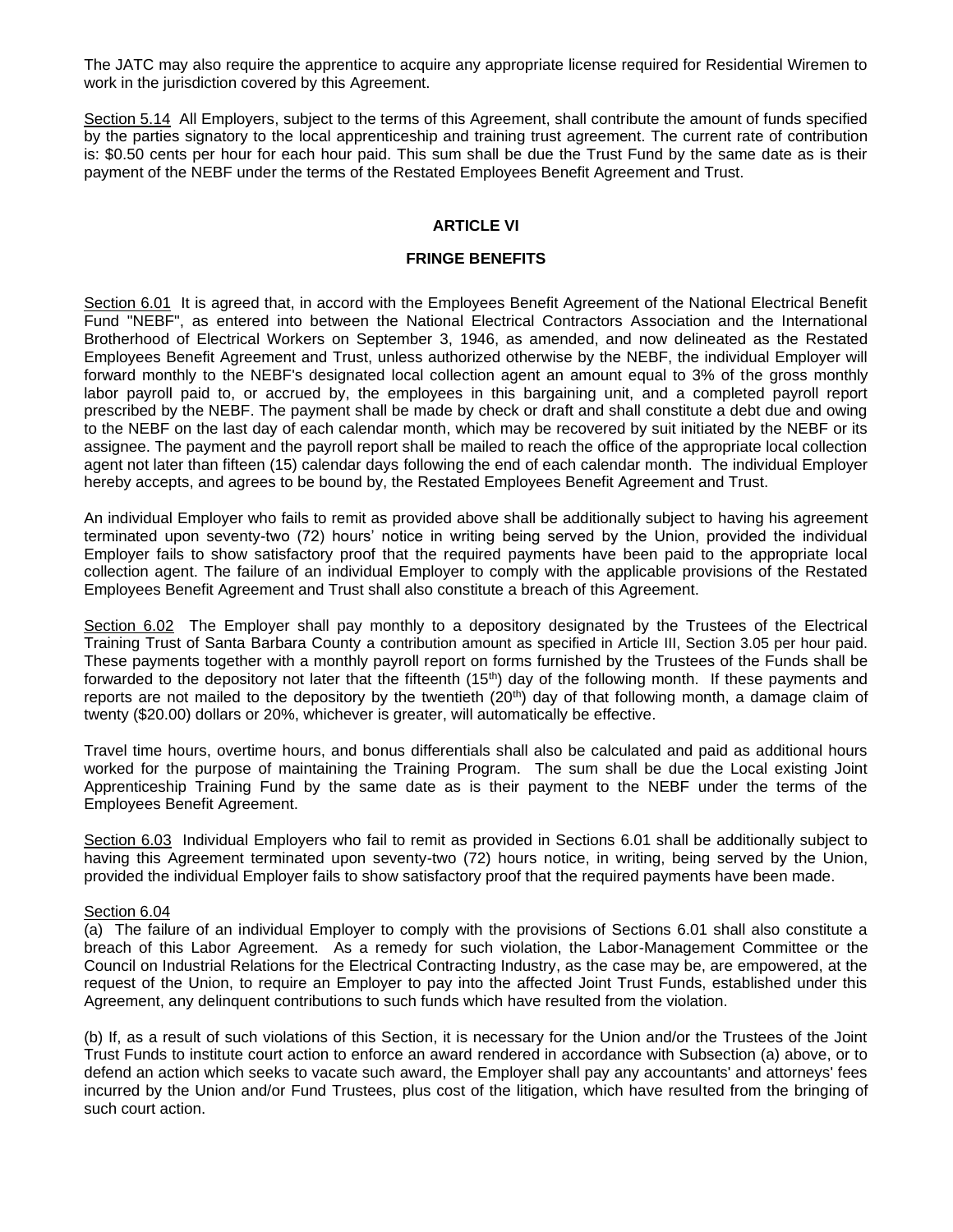## **ARTICLE VII**

## **NATIONAL ELECTRICAL INDUSTRY FUND (NEIF)**

Section 7.01 Each individual Employer shall contribute an amount not to exceed one percent (1%) nor less than 0.2 of 1% of the productive electrical payroll as determined by each local Chapter and approved by the Trustees, with the following exclusions:

(a) Twenty-five percent (25%) of all productive electrical payroll in excess of 75,000 man hours paid for electrical work in any one Chapter area during any one calendar year but not exceeding 150,000 man hours.

(b) One hundred percent (100%) of all productive electrical payroll in excess of 150,000 man-hours paid for electrical work in any one Chapter area during any one calendar year. (Productive electrical payroll is defined as the total wages including overtime paid with respect to all hours worked by all classes of electrical labor for which a rate is established in the prevailing labor area where the business is transacted.) Payment shall be forwarded monthly to the National Electrical Industry Fund in a form and manner prescribed by the Trustees no later than fifteen (15) calendar days following the last day of the month in which the labor was performed. Failure to do so will be considered a breach of this Agreement on the part of the individual Employer.

## **ARTICLE VIII**

#### **LOCAL LABOR-MANAGEMENT COOPERATION COMMITTEE (LMCC)**

Section 8.01 The parties agree to participate in a Labor-Management Cooperation Fund, under authority of Section 6 (b) of the Labor Management Cooperation Act of 1978, 29 U.S.C. §175(a) and Section 302(c)(9) of the Labor Management Relations Act, 29 U.S.C. §186(c)(9). The purposes of this Fund include the following:

1) To improve communications between representatives of Labor and Management;

2) To provide workers and employers with opportunities to study and explore new and innovative joint approaches to achieving organizational effectiveness;

3) To assist workers and employers in solving problems of mutual concern not susceptible to resolution within the collective bargaining process;

4) To study and explore ways of eliminating potential problems which reduce the competitiveness and inhibit the economic development of the electrical construction industry;

5) To sponsor programs which improve job security, enhance economic and community development, and promote the general welfare of the community and industry;

6) To engage in research and development programs concerning various aspects of the industry, including, but not limited to, new technologies, occupational safety and health, labor relations, and new methods of improved production;

7) To engage in public education and other programs to expand the economic development of the electrical construction industry;

8) To enhance the involvement of workers in making decisions that affect their working lives; and,

9) To engage in any other lawful activities incidental or related to the accomplishment of these purposes and goals.

Section 8.02 The Fund shall function in accordance with, and as provided in, its Agreement and Declaration of Trust and any amendments thereto and any other of its governing documents. Each Employer hereby accepts, agrees to be bound by, and shall be entitled to participate in the LMCC, as provided in said Agreement and Declaration of Trust.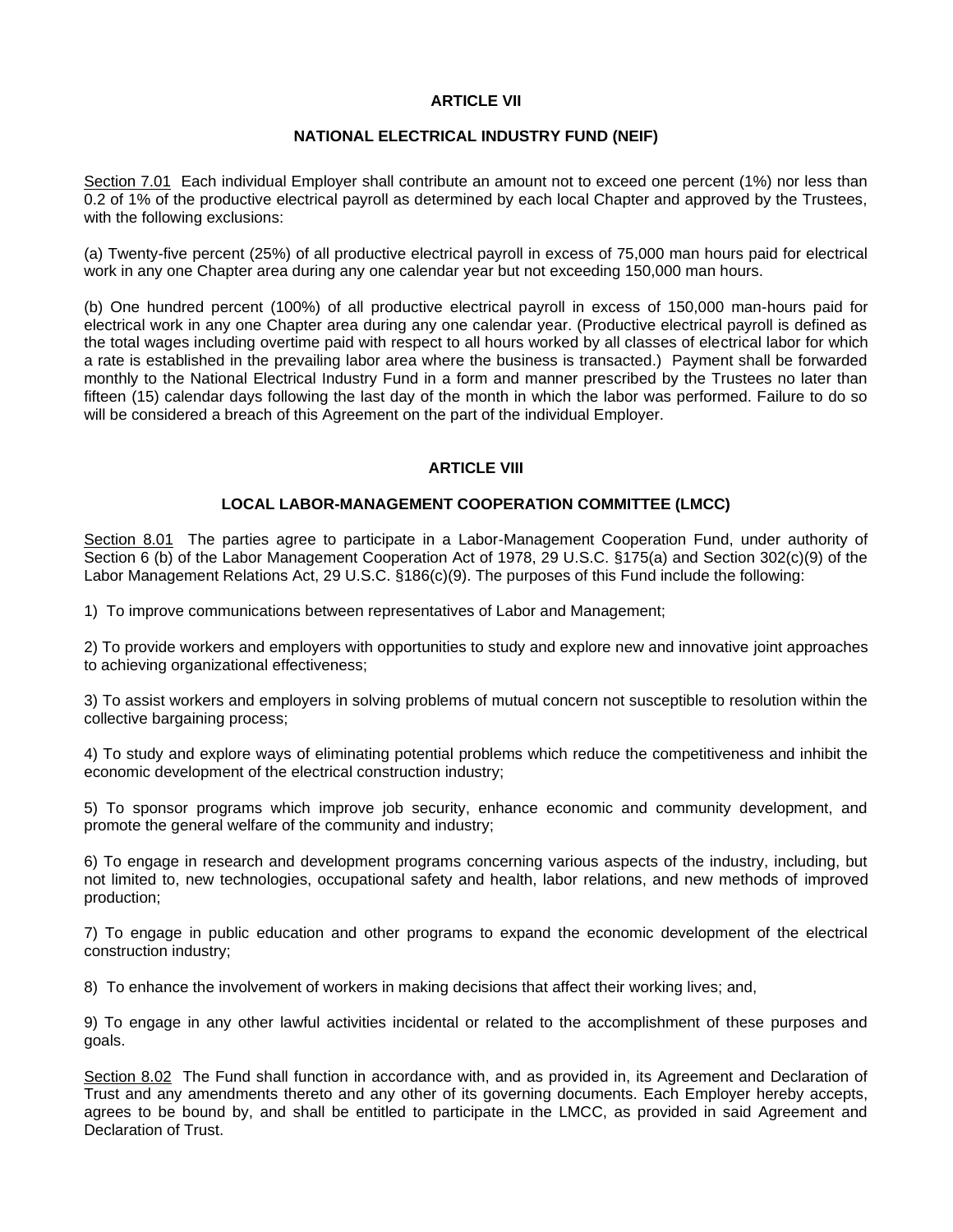Section 8.03 Each Employer shall contribute one cent (\$0.01) per hour paid. Payment shall be forwarded monthly, in a form and manner prescribed by the Trustees, no later than fifteen (15) calendar days following the last day of the month in which the labor was performed. The California Central Coast Chapter, NECA, or its designee, shall be the collection agent for this Fund.

Effective January 1, 2012, each Employer shall contribute six cents (\$.06) per hour paid.

Section 8.04 If an Employer fails to make the required contributions to the Fund, the Trustees shall have the right to take whatever steps are necessary to secure compliance. In the event the Employer is in default, the Employer shall be liable for a sum equal to 20% of the delinquent payment, but not less than the sum of twenty dollars (\$20), for each month payment of contributions is delinquent to the Fund, such amount being liquidated damages, and not a penalty, reflecting the reasonable damages incurred by the Fund due to the delinquency of the payments. Such amount shall be added to and become a part of the contributions due and payable, and the whole amount due shall bear interest at the rate of ten percent (10%) per annum until paid. The Employer shall also be liable for all costs of collecting the payment together with attorneys' fees.

## **ARTICLE IX**

## **NATIONAL LABOR-MANAGEMENT COOPERATION COMMITTEE (NLMCC)**

Section 9.01 The parties agree to participate in the NECA-IBEW National Labor-Management Cooperation Fund, under authority of Section 6(b) of the Labor Management Cooperation Act of 1978, 29 U.S.C. §175(a) and Section 302(c)(9) of the Labor Management Relations Act, 29 U.S.C. §186(c)(9). The purposes of this Fund include the following:

1) To improve communication between representatives of labor and management;

2) To provide workers and employers with opportunities to study and explore new and innovative joint approaches to achieving organization effectiveness;

3) To assist worker and employers in solving problems of mutual concern not susceptible to resolution within the collective bargaining process;

4) To study and explore ways of eliminating potential problems which reduce the competitiveness and inhibit the economic development of the electrical construction industry;

5) To sponsor programs which improve job security, enhance economic and community development, and promote the general welfare of the community and the industry;

6) To encourage and support the initiation and operation of similarly constituted local labor-management cooperation committees;

7) To engage in research and development programs concerning various aspects of the industry, including, but not limited to, new technologies, occupational safety and health, labor relations, and new methods of improved production;

8) To engage in public education and other programs to expand the economic development of the electrical construction industry;

9) To enhance the involvement of workers in making decisions that affect their working lives; and

10) To engage in any other lawful activities incidental or related to the accomplishment of these purposes and goals.

Section 9.02 The Fund shall function in accordance with, and as provided in, its Agreement and Declaration of Trust, and any amendments thereto and any other of its governing documents. Each Employer hereby accepts, agrees to be bound by, and shall be entitled to participate in the NLMCC, as provided in said Agreement and Declaration of Trust.

Section 9.03 Each Employer shall contribute one cent (\$0.01) per hour paid under this Agreement up to a maximum of 150,000 hours per year. Payment shall be forwarded monthly, in a form and manner prescribed by the Trustees, no later than fifteen (15) calendar days following the last day of the month in which the labor was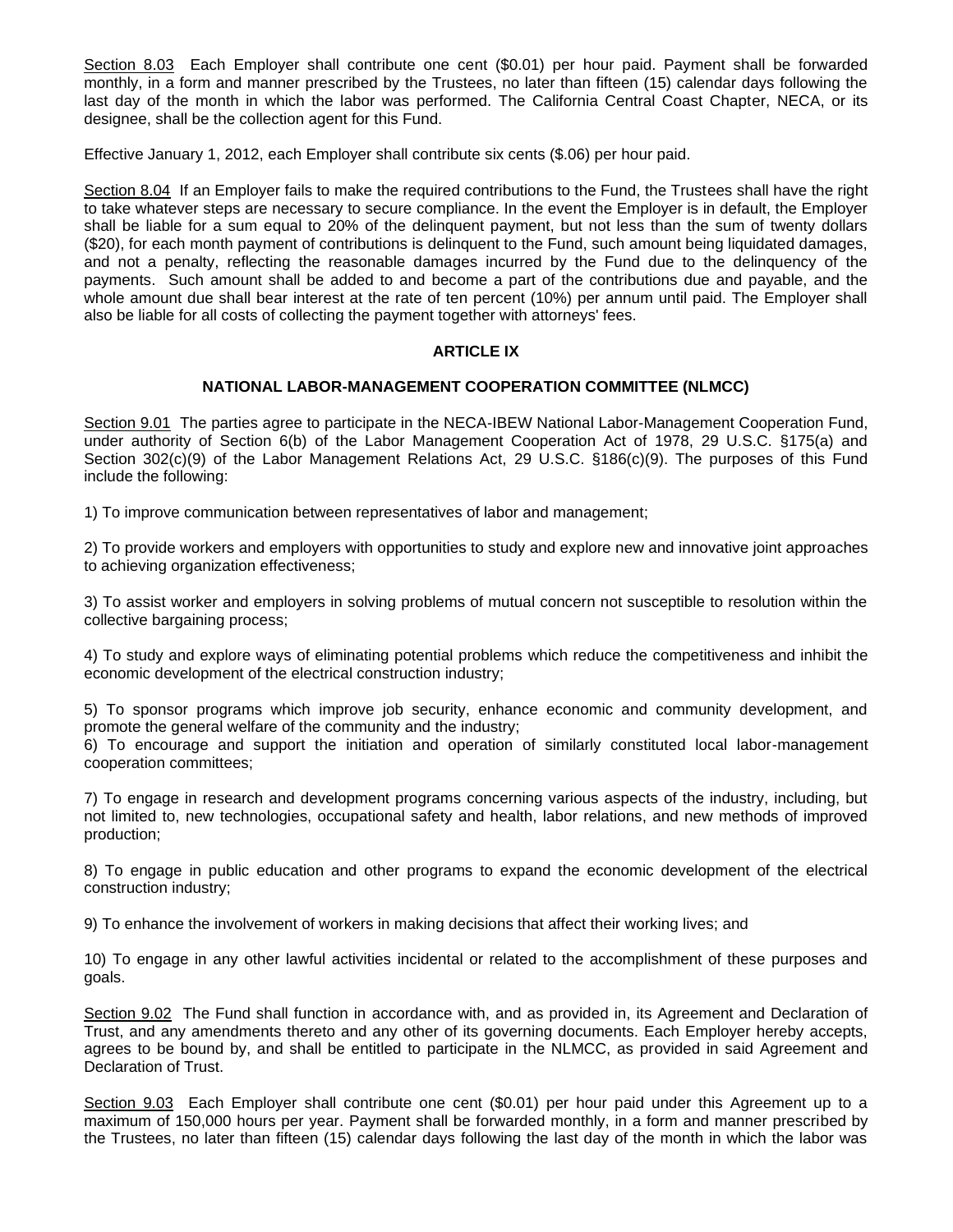performed. The California Central Coast Chapter, NECA, or its designee, shall be the collection agent for this Fund.

Section 9.04 If an Employer fails to make the required contributions to the Fund, the Trustees shall have the right to take whatever steps are necessary to secure compliance. In the event the Employer is in default, the Employer shall be liable for a sum equal to (20%) of the delinquent payment, but not less than the sum of twenty dollars (\$20), for each month payment of contributions is delinquent to the Fund, such amount being liquidated damages, and not a penalty, reflecting the reasonable damages incurred by the Fund due to the delinquency of the payments. Such amount shall be added to and become a part of the contributions due and payable, and the whole amount due shall bear interest at the rate of ten percent (10%) per annum until paid. The Employer shall also be liable for all costs of collecting the payment together with attorneys' fees.

## **ARTICLE X**

#### **ADMINISTRATIVE MAINTENANCE FUND**

Section 10.01 Effective January 1, 2000, all Employers signatory to this Agreement with the California Central Coast Chapter NECA designated as their collective bargaining agent shall contribute 0.9% of the gross wage per hour for each hour paid for each Employee covered by this labor Agreement to the Administrative Maintenance Fund. The fund is to be administered solely by the California Central Coast Chapter, NECA. The monies are for the purpose of administration of the Collective Bargaining Agreement, grievance handling, and all other management duties and responsibilities in this Agreement. No part of the funds collected under this Trust shall be used in any manner which would be detrimental to the International Brotherhood of Electrical Workers or its local unions. The enforcement of delinquent payments is the sole responsibility of the California Central Coast Chapter, NECA.

## ARTICLE XI

### **SUBSTANCE ABUSE**

Section 11.01 The dangers and costs that alcohol and other chemical abuses can create in the electrical contracting industry in terms of safety and productivity are significant. The parties to this Agreement resolve to combat chemical abuse in any form and agree that, to be effective, programs to eliminate substance abuse and impairment should contain a strong rehabilitation component. The local parties recognize that the implementation of a drug and alcohol policy and program must be subject to all applicable federal, state, and local laws and regulations. Such policies and programs must also be administered in accordance with accepted scientific principles, and must incorporate procedural safeguards to ensure fairness in application and protection of legitimate interests of privacy and confidentiality. To provide a drug-free workforce for the Electrical Construction Industry, each IBEW local union and NECA chapter shall implement an areawide Substance Abuse Testing Policy. The policy shall include minimum standards as required by the IBEW and NECA. Should any of the required minimum standards fail to comply with federal, state, and/or local laws and regulations, they shall be modified by the local union and chapter to meet the requirements of those laws and regulations.

#### **SEPARABILITY CLAUSE**

Should any provision(s) of this Agreement be declared illegal by any court of competent jurisdiction, such provision(s) shall immediately become null and void, leaving the remainder of the Agreement in full force and effect and the parties shall, thereupon, seek to negotiate substitute provision(s) which are in conformity with the applicable law(s).

## **GENDER LANGUAGE**

Whenever the male gender is used in this Agreement, the female gender is also intended.